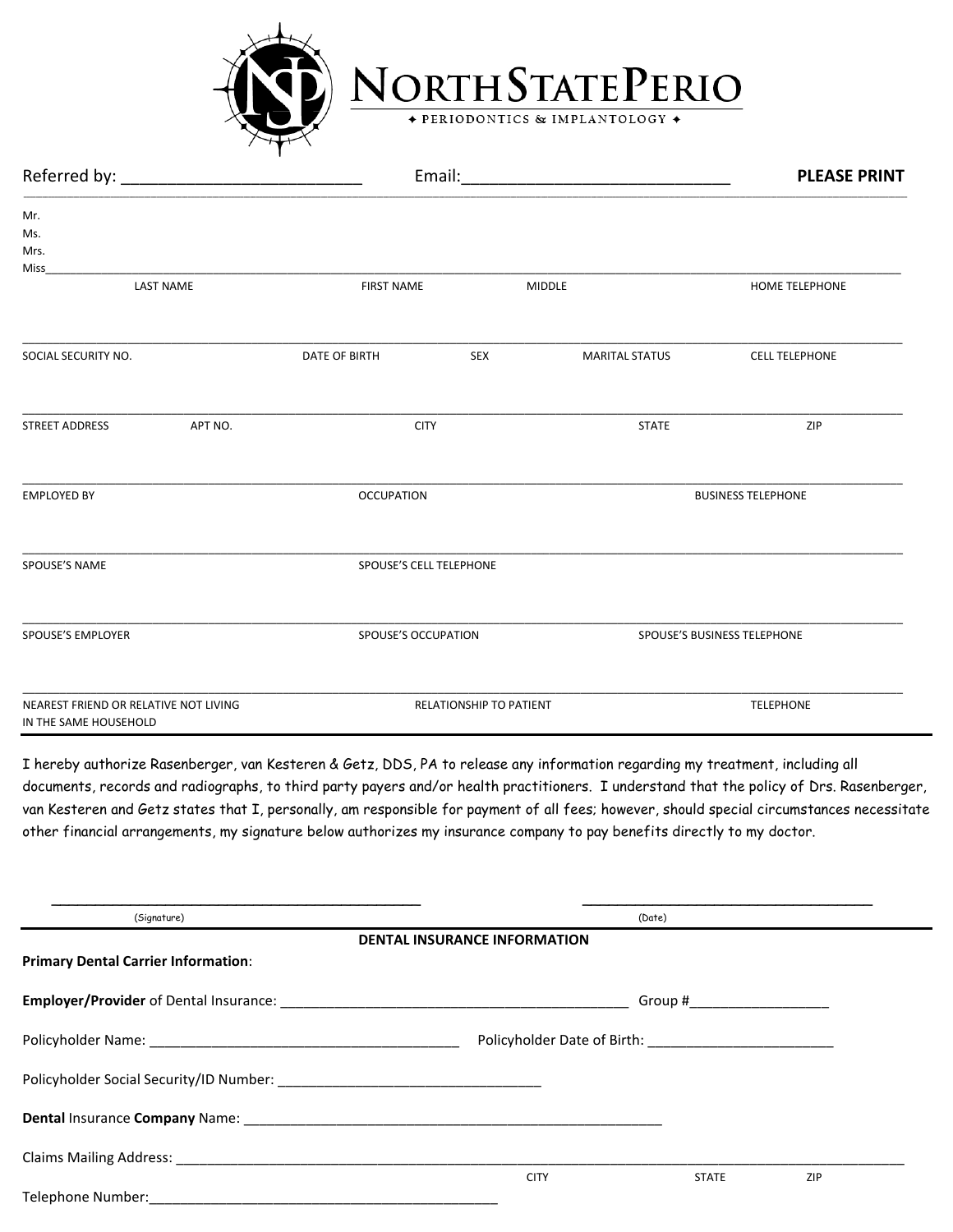

Telephone Number:\_\_\_\_\_\_\_\_\_\_\_\_\_\_\_\_\_\_\_\_\_\_\_\_\_\_\_\_\_\_\_\_\_\_\_\_\_\_\_\_\_\_\_\_\_

NORTH STATE PERIO

### Referred by: \_\_\_\_\_\_\_\_\_\_\_\_\_\_\_\_\_\_\_\_\_\_\_\_\_\_ **MINOR FORM** PLEASE PRINT

**\_\_\_\_\_\_\_\_\_\_\_\_\_\_\_\_\_\_\_\_\_\_\_\_\_\_\_\_\_\_\_\_\_\_\_\_\_\_\_\_\_\_\_\_\_\_\_\_\_\_\_\_\_\_\_\_\_\_\_\_\_\_\_\_\_\_\_\_\_\_\_\_\_\_\_\_\_\_\_\_\_\_\_\_\_\_\_\_\_\_\_\_\_\_\_\_\_\_\_\_\_\_\_\_\_\_\_\_\_\_\_\_\_\_\_\_\_\_\_\_\_\_\_\_\_\_\_\_\_\_\_\_\_\_\_\_\_\_\_\_\_\_\_\_\_\_\_\_\_\_\_\_\_\_\_\_\_\_\_\_\_\_\_\_\_\_\_\_\_\_\_\_\_\_\_\_\_\_\_\_\_\_\_\_\_\_\_\_\_\_\_\_\_\_\_\_\_\_\_\_\_\_\_\_\_\_\_\_\_\_\_\_\_\_\_\_\_\_\_\_\_\_\_\_\_\_\_\_\_\_\_\_\_\_\_\_\_\_\_\_\_\_\_\_\_\_\_\_\_\_\_\_\_\_\_\_\_\_\_\_\_\_\_\_\_\_\_\_\_\_\_\_\_\_\_\_\_\_\_\_\_\_\_\_\_**

| NAME OF PATIENT: WE ARRIVE TO A THEFT OF PATIENT OF THE STATE OF THE STATE OF THE STATE OF THE STATE OF THE STATE OF THE STATE OF THE STATE OF THE STATE OF THE STATE OF THE STATE OF THE STATE OF THE STATE OF THE STATE OF T | <b>LAST NAME</b> |                                                | <b>FIRST NAME</b> |                                     | <b>MIDDLE</b> |                   |                                                                                                      | <b>NICKNAME</b> |
|--------------------------------------------------------------------------------------------------------------------------------------------------------------------------------------------------------------------------------|------------------|------------------------------------------------|-------------------|-------------------------------------|---------------|-------------------|------------------------------------------------------------------------------------------------------|-----------------|
| ADDRESS                                                                                                                                                                                                                        |                  |                                                |                   |                                     |               |                   |                                                                                                      |                 |
|                                                                                                                                                                                                                                | <b>STREET</b>    | APT#                                           |                   | <b>CITY</b>                         |               | <b>STATE</b>      |                                                                                                      | ZIP             |
|                                                                                                                                                                                                                                |                  |                                                |                   |                                     |               |                   |                                                                                                      |                 |
|                                                                                                                                                                                                                                |                  |                                                |                   |                                     |               |                   |                                                                                                      |                 |
| LAST                                                                                                                                                                                                                           | <b>FIRST</b>     |                                                | <b>MIDDLE</b>     | EMPLOYED BY                         |               | <b>OCCUPATION</b> | <b>BUSINESS TELEPHONE</b>                                                                            |                 |
|                                                                                                                                                                                                                                |                  |                                                |                   |                                     |               |                   |                                                                                                      |                 |
| <b>STREET</b>                                                                                                                                                                                                                  | APT#             |                                                | <b>CITY CITY</b>  | STATE ZIP                           |               |                   | TELEPHONE #                                                                                          |                 |
|                                                                                                                                                                                                                                |                  |                                                |                   |                                     |               |                   |                                                                                                      |                 |
| MOTHER'S NAME THE RESIDENCE IN THE RESIDENCE IN THE RESIDENCE IN THE RESIDENCE IN THE RESIDENCE IN THE RESIDENCE IN THE RESIDENCE IN THE RESIDENCE IN THE RESIDENCE IN THE RESIDENCE IN THE RESIDENCE IN THE RESIDENCE IN THE  |                  |                                                |                   |                                     |               |                   |                                                                                                      |                 |
| LAST                                                                                                                                                                                                                           | <b>FIRST</b>     | <b>MIDDLE</b>                                  |                   | <b>EMPLOYED BY</b>                  |               | <b>OCCUPATION</b> | <b>BUSINESS TELEPHONE</b>                                                                            |                 |
|                                                                                                                                                                                                                                |                  |                                                |                   |                                     |               |                   |                                                                                                      |                 |
|                                                                                                                                                                                                                                | <b>STREET</b>    | APT#                                           | <b>CITY</b>       | <b>STATE</b>                        |               | ZIP               | <b>TELEPHONE #</b>                                                                                   |                 |
|                                                                                                                                                                                                                                |                  |                                                |                   |                                     |               |                   |                                                                                                      |                 |
| NAME OF FRIEND OR RELATIVE WHO                                                                                                                                                                                                 |                  |                                                |                   |                                     |               |                   |                                                                                                      |                 |
| ADDRESS: ADDRESS:                                                                                                                                                                                                              |                  |                                                |                   |                                     |               |                   |                                                                                                      |                 |
| STREET                                                                                                                                                                                                                         | APT#             | <b>CITY</b>                                    |                   | <b>STATE</b><br>ZIP                 |               |                   |                                                                                                      |                 |
|                                                                                                                                                                                                                                |                  | (Signature of Parent/Guardian Requesting Care) |                   | ALL FEES FOR SERVICES RENDERED**    |               |                   | ** OUR OFFICE POLICY IS THE PARENT WHO REQUESTS TREATMENT FOR THE CHILD IS RESPONSIBLE FOR<br>(Date) |                 |
|                                                                                                                                                                                                                                |                  |                                                |                   | <b>DENTAL INSURANCE INFORMATION</b> |               |                   |                                                                                                      |                 |
| <b>Primary Dental Carrier Information:</b>                                                                                                                                                                                     |                  |                                                |                   |                                     |               |                   |                                                                                                      |                 |
|                                                                                                                                                                                                                                |                  |                                                |                   |                                     |               |                   |                                                                                                      |                 |
|                                                                                                                                                                                                                                |                  |                                                |                   |                                     |               |                   |                                                                                                      |                 |
|                                                                                                                                                                                                                                |                  |                                                |                   |                                     |               |                   |                                                                                                      |                 |
|                                                                                                                                                                                                                                |                  |                                                |                   |                                     |               |                   |                                                                                                      |                 |
|                                                                                                                                                                                                                                |                  |                                                |                   |                                     |               |                   |                                                                                                      |                 |
|                                                                                                                                                                                                                                |                  |                                                |                   |                                     | <b>CITY</b>   |                   | <b>STATE</b>                                                                                         | ZIP             |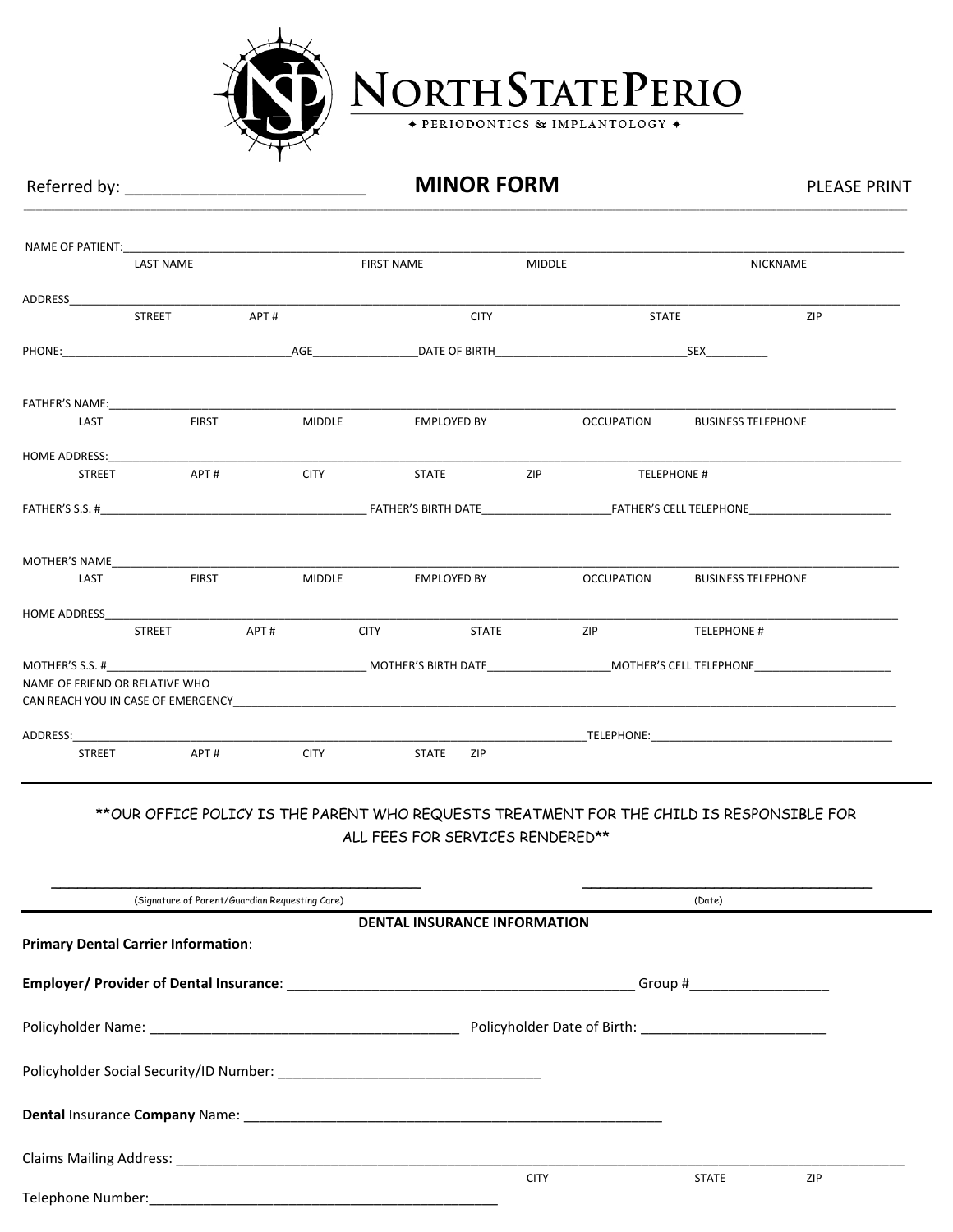| Time 10:36 AM                                                                                                                          |                            | Rasenberger, Van Kesteren (Getz, DDS, P  |                |                              | Date 5/6/2021                |  |  |
|----------------------------------------------------------------------------------------------------------------------------------------|----------------------------|------------------------------------------|----------------|------------------------------|------------------------------|--|--|
| Patient Name:                                                                                                                          |                            | Medical History - updated<br>Birth Date: |                |                              |                              |  |  |
|                                                                                                                                        |                            |                                          |                | Date Created:                |                              |  |  |
|                                                                                                                                        |                            |                                          |                |                              |                              |  |  |
| Regular Dentist/ Practice                                                                                                              |                            | $O$ Yes $O$ No                           | If yes         |                              |                              |  |  |
| Physician/ Practice                                                                                                                    |                            | $O$ Yes $O$ No                           | If yes         |                              |                              |  |  |
| Emergency Contact-Name and Telephone                                                                                                   |                            | $O$ Yes $O$ No                           | If yes         |                              |                              |  |  |
|                                                                                                                                        |                            |                                          |                |                              |                              |  |  |
| Is there a sedation need for any dental care?                                                                                          |                            | $O$ Yes $O$ No                           |                |                              |                              |  |  |
| Please Check if you are allergic to any of the following:                                                                              |                            |                                          |                |                              |                              |  |  |
| Dental anesthetic                                                                                                                      | $OYes$ $ONo$               | Penicillin                               | $O$ Yes $O$ No | Codeine or other Narcotics   | $O$ Yes $O$ No               |  |  |
| Sulfa drugs                                                                                                                            | $O$ Yes $O$ No             | Latex                                    | $O$ Yes $O$ No | Aspirin / NSAIDS             | $O$ Yes $~O$ No              |  |  |
| Betadine / Iodine                                                                                                                      | OYes ONo                   | Other (Please List)                      | $OYes$ $ONo$   |                              |                              |  |  |
| I require an Antibiotic prior to Dental Treatment.                                                                                     |                            | $O$ Yes $O$ No                           | If yes         |                              |                              |  |  |
| I have taken a pill or had an injection for bone density<br>issues. If yes, provide treatment dates:                                   | $O$ Yes $O$ No             | If yes                                   |                |                              |                              |  |  |
| I am taking a Blood Thinner.                                                                                                           | $\bigcap$ Yes $\bigcap$ No | If yes                                   |                |                              |                              |  |  |
| PLEASE list all medications you are currently taking, as well<br>as any vitamins and/or supplements:                                   |                            | $O$ Yes $O$ No                           |                |                              |                              |  |  |
|                                                                                                                                        |                            |                                          |                |                              |                              |  |  |
|                                                                                                                                        |                            |                                          |                |                              |                              |  |  |
|                                                                                                                                        |                            |                                          |                |                              |                              |  |  |
|                                                                                                                                        |                            |                                          |                |                              |                              |  |  |
| Do you HAVE, or have you ever HAD, any of the following:                                                                               |                            |                                          |                |                              |                              |  |  |
| Cancer                                                                                                                                 | $O$ Yes $O$ No             | Jaundice/Liver disease                   | $O$ Yes $O$ No | Asthma                       | $O$ Yes $O$ No               |  |  |
| Radiation                                                                                                                              | ○Yes ○No                   | <b>Hepatitis A</b>                       | ○Yes ○No       | Pneumonia/Bronchitis/Cough   | $O$ Yes $O$ No               |  |  |
| Chemotherapy                                                                                                                           | $OYes$ $ONo$               | <b>Hepatitis B</b>                       | $O$ Yes $O$ No | Emphysema                    | ○Yes ○No                     |  |  |
| Heart valve replacement                                                                                                                | $OYes$ $ONo$               | Hepatitis C                              | $OYes$ $ONo$   | Respiratory problems         | $O$ Yes $O$ No               |  |  |
| Heart murmur / MVP                                                                                                                     | $OYes$ $ONo$               | HIV / AIDS                               | ○Yes ○No       | Sinus problems / Hay fever   | ○Yes ○No                     |  |  |
| Valvular heart damage                                                                                                                  | $O$ Yes $O$ No             | Deficient immune system                  | ○Yes ○No       | Snoring / Sleep Apnea        | ○Yes ○No                     |  |  |
| High blood pressure                                                                                                                    | $O$ Yes $O$ No             | Tuberculosis                             | $O$ Yes $O$ No | Chronic fatigue/Night sweats | $O$ Yes $O$ No               |  |  |
| Low blood pressure                                                                                                                     | $O$ Yes $O$ No             | Blood transfusion                        | $O$ Yes $O$ No | Convulsions / Epilepsy       | $O$ Yes $O$ No               |  |  |
| Irregular heartbeat                                                                                                                    | $OYes$ $ONo$               | Abnormal bleeding                        | ○Yes ○No       | Fainting spells              | $\bigcirc$ Yes $\bigcirc$ No |  |  |
| Chest pain / Angina                                                                                                                    | $OYes$ $ONo$               | Kidney disease                           | ○Yes ○No       | Psychiatric care             | $O$ Yes $~O$ No              |  |  |
| Heart attack(s)                                                                                                                        | $O$ Yes $O$ No             | Are you on Dialysis?                     | $O$ Yes $O$ No | Back surgery                 | $O$ Yes $O$ No               |  |  |
| Heart surgery                                                                                                                          | $OYes$ $ONo$               | Thyroid disease                          | $O$ Yes $O$ No | Delay in healing             | $O$ Yes $O$ No               |  |  |
| Cardiac pacemaker                                                                                                                      | $O$ Yes $O$ No             | Stomach Ulcers                           | $O$ Yes $O$ No | Bruise easily                | $O$ Yes $O$ No               |  |  |
| Stroke                                                                                                                                 | $O$ Yes $O$ No             | Arthritis / Joint disease                | $O$ Yes $O$ No | Chemical dependency          | ○Yes ○No                     |  |  |
| Anemia                                                                                                                                 | $O$ Yes $O$ No             | Joint replacement                        | $O$ Yes $O$ No | Alcohol dependency           | $O$ Yes $O$ No               |  |  |
| Blood disorder                                                                                                                         | $OYes$ $ONo$               | Osteonecrosis                            | $O$ Yes $O$ No | Smoke tobacco                | $O$ Yes $O$ No               |  |  |
| Low blood sugar                                                                                                                        | $OYes$ $ONo$               | Osteoporosis / Osteopenia                | $O$ Yes $O$ No | Smokeless tobacco            | $O$ Yes $~O$ No              |  |  |
| Diabetes I/II                                                                                                                          | $O$ Yes $O$ No             | Eye disease / Glaucoma                   | $O$ Yes $O$ No | If female, are you pregnant? | $\bigcirc$ Yes $\bigcirc$ No |  |  |
|                                                                                                                                        |                            |                                          |                |                              |                              |  |  |
| If Diabetic, what was your last A1C ?                                                                                                  |                            |                                          |                |                              |                              |  |  |
| Have you had any medical conditions, illnesses or surgeries<br>$O$ Yes $~O$ No<br>If yes<br>not listed above?                          |                            |                                          |                |                              |                              |  |  |
| By signing below, I affirm that I have carefully reviewed the information contained in the document and that said information is true. |                            |                                          |                |                              |                              |  |  |
| Signature of Patient, Parent or Guardian:                                                                                              |                            |                                          |                |                              |                              |  |  |
|                                                                                                                                        |                            |                                          |                |                              |                              |  |  |
|                                                                                                                                        |                            |                                          |                |                              |                              |  |  |
| X                                                                                                                                      |                            |                                          |                | Date:                        |                              |  |  |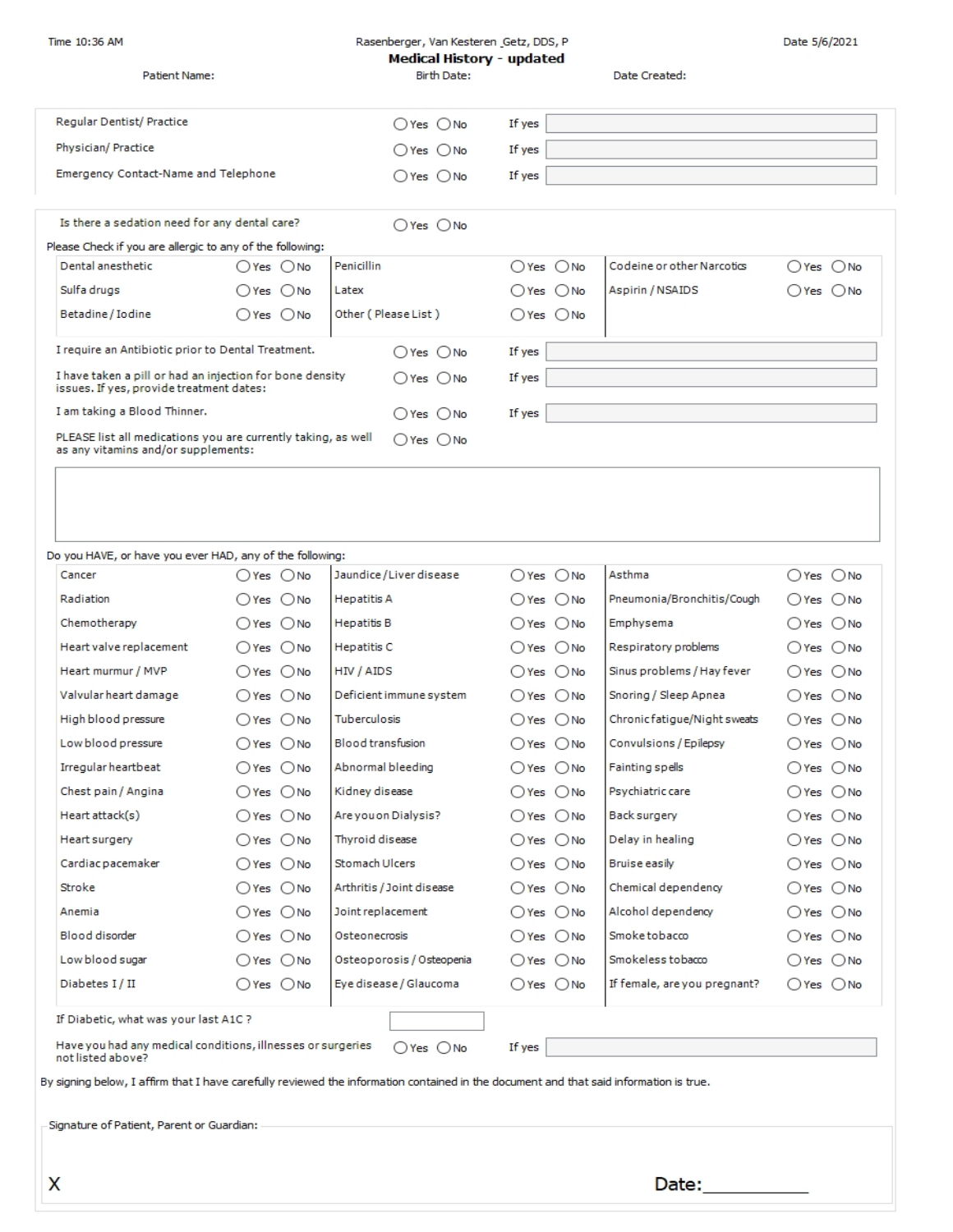#### **North State Perio DBA Rasenberger, van Kesteren & Getz, DDS, PA Notice of Privacy Practices**

**This notice describes how medical information about you may be used and disclosed and how you can get access to this information. Please review it carefully.** 

#### **If you have any questions about this Notice please contact the Privacy Officer. [2315 West Arbors Drive, Suite 100 Charlotte, NC 28262 (704) 549-4991]**

#### **Effective Date: April 14, 2003** Revised: August 1, 2013

We are committed to protect the privacy of your personal health information (PHI).

This Notice of Privacy Practices (Notice) describes how we may use within our practice or network and disclose (share outside of our practice or network) your PHI to carry out treatment, payment or health care operations. We may also share your information for other purposes that are permitted or required by law. This Notice also describes your rights to access and control your PHI.

We are required by law to maintain the privacy of your PHI. We will follow the terms outlined in this Notice.

We may change our Notice, at any time. Any changes will apply to all PHI. Upon your request, we will provide you with any revised Notice by:

- Posting the new Notice in our office.
- If requested, making copies of the new Notice available in our office or by mail.
- Posting the revised Notice on our website: **(www.northstateperio.com)**.

#### **Uses and Disclosures of Protected Health Information**

#### **We may use or disclose (share) your PHI to provide health care treatment for you.**

Your PHI may be used and disclosed by your physician, our office staff and others outside of our office that are involved in your care and treatment for the purpose of providing health care services to you.

EXAMPLE: Your PHI may be provided to a physician to whom you have been referred for evaluation to ensure that the physician has the necessary information to diagnose or treat you. We may also share your PHI from time-to-time to another physician or health care provider (e.g., a specialist or laboratory) who, at the request of your physician, becomes involved in your care by providing assistance with your health care diagnosis or treatment to your physician.

We may also share your PHI with people outside of our practice that may provide medical care for you such as home health agencies.

#### We may use and disclose your PHI to obtain payment for services. We may provide your PHI to others in order to bill or collect payment for services. There may be **services for which we share information with your health plan to determine if the service will be paid for.**

PHI may be shared with the following:

- Billing companies
- Insurance companies, health plans
- Government agencies in order to assist with qualification of benefits
- Collection agencies

EXAMPLE: You are seen at our practice for a procedure. We will need to provide a listing of services such as x-rays to your insurance company so that we can get paid for the procedure. We may at times contact your health care plan to receive approval PRIOR to performing certain procedures to ensure the services will be paid for. This will require sharing of your PHI.

#### We may use or disclose, as-needed, your PHI in order to support the business activities of this practice which are called health care operations.

EXAMPLES:

- Training students, other health care providers, or ancillary staff such as billing personnel to help them learn or improve their skills.
- Quality improvement processes which look at delivery of health care and for improvement in processes which will provide safer, more effective care for you.
- Use of information to assist in resolving problems or complaints within the practice.

#### **We may use and disclosure your PHI in other situations without your permission:**

- If required by law: The use or disclosure will be made in compliance with the law and will be limited to the relevant requirements of the law. For example, we may be required to report gunshot wounds or suspected abuse or neglect.
- Public health activities: The disclosure will be made for the purpose of controlling disease, injury or disability and only to public health authorities permitted by law to collect or receive information. We may also notify individuals who may have been exposed to a disease or may be at risk of contracting or spreading a disease or condition.
- Health oversight agencies: We may disclose protected health information to a health oversight agency for activities authorized by law, such as audits, investigations, and inspections. Oversight agencies seeking this information include government agencies that oversee the health care system, government benefit programs, other government regulatory programs and civil rights laws.
- Legal proceedings: To assist in any legal proceeding or in response to a court order, in certain conditions in response to a subpoena, or other lawful process.
- Police or other law enforcement purposes: The release of PHI will meet all applicable legal requirements for release.
- Coroners, funeral directors: We may disclose protected health information to a coroner or medical examiner for identification purposes, determining cause of death or for the coroner or medical examiner to perform other duties authorized by law
- Medical research: We may disclose your protected health information to researchers when their research has been approved by an institutional review board that has reviewed the research proposal and established protocols to ensure the privacy of your protected health information.
- Special government purposes: Information may be shared for national security purposes, or if you are a member of the military, to the military under limited circumstances.
- Correctional institutions: Information may be shared if you are an inmate or under custody of law which is necessary for your health or the health and safety of other individuals.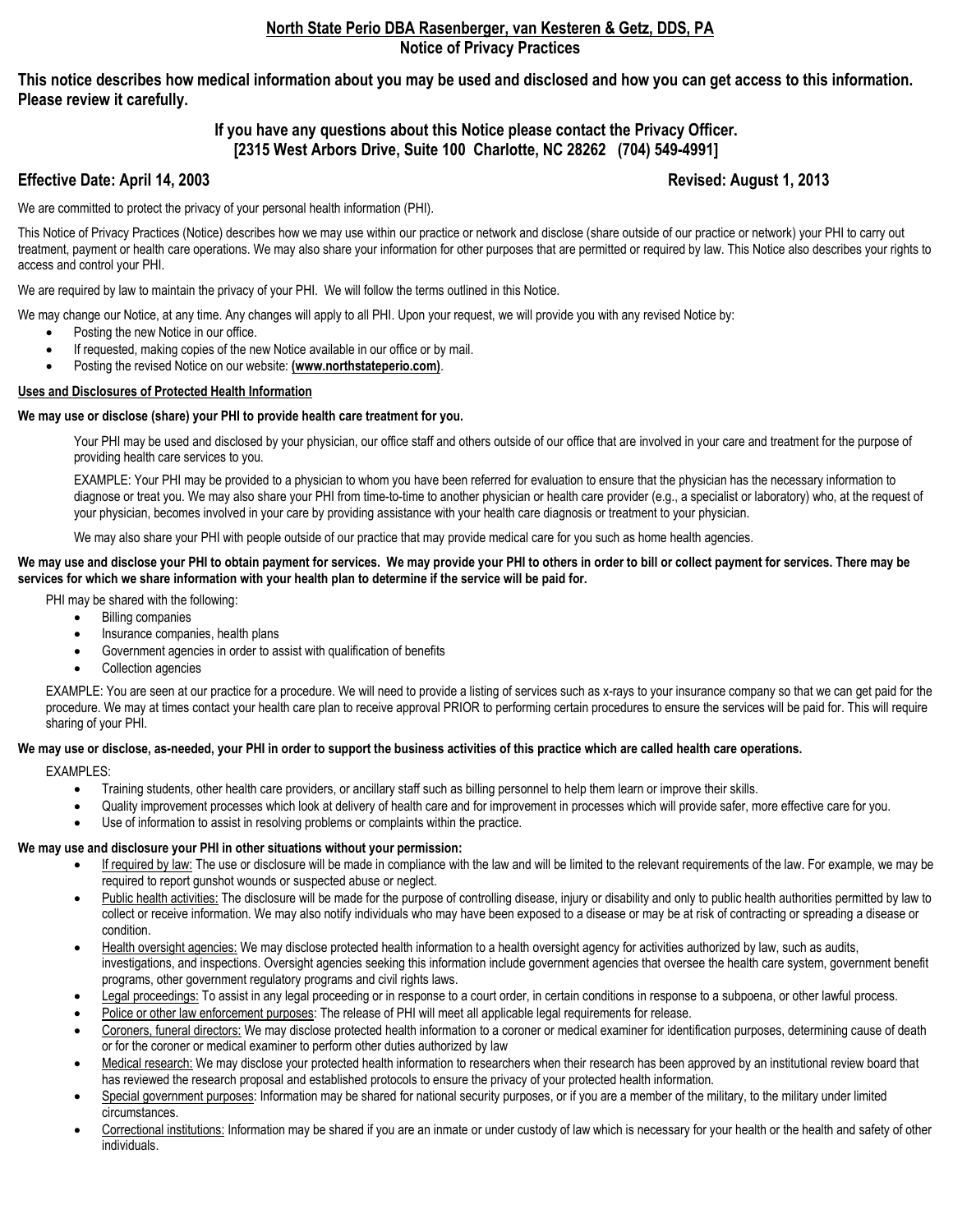• Workers' Compensation: Your protected health information may be disclosed by us as authorized to comply with workers' compensation laws and other similar legally-established programs.

#### **Other uses and disclosures of your health information.**

Business Associates: Some services are provided through the use of contracted entities called "business associates". We will always release only the minimum amount of PHI necessary so that the business associate can perform the identified services. We require the business associate(s) to appropriately safeguard your information. Examples of business associates include billing companies or transcription services.

Health Information Exchange: We may make your health information available electronically to other healthcare providers outside of our facility who are involved in your care.

Treatment alternatives: We may provide you notice of treatment options or other health related services that may improve your overall health.

Appointment reminders: We may contact you as a reminder about upcoming appointments or treatment.

#### **We may use or disclose your PHI in the following situations UNLESS you object.**

- We may share your information with friends or family members, or other persons directly identified by you at the level they are involved in your care or payment of services. If you are not present or able to agree/object, the healthcare provider using professional judgment will determine if it is in your best interest to share the information. For example, we may discuss post procedure instructions with the person who drove you to the facility unless you tell us specifically not to share the information.
- We may use or disclose protected health information to notify or assist in notifying a family member, personal representative or any other person that is responsible for your care of your location, general condition or death.
- We may use or disclose your protected health information to an authorized public or private entity to assist in disaster relief efforts.

#### **The following uses and disclosures of PHI require your written authorization:**

• Marketing

#### All other uses and disclosures not recorded in this Notice will require a written authorization from you or your personal representative.

Written authorization simply explains how you want your information used and disclosed. Your written authorization may be revoked at any time, in writing. Except to the extent that your doctor or this practice has used or released information based on the direction provided in the authorization, no further use or disclosure will occur.

#### **Your Privacy Rights**

You have certain rights related to your protected health information. All requests to exercise your rights must be made in writing. [Direct request to Privacy Officer 2315 West Arbors Drive, Suite 100 Charlotte, NC 28262.]

#### **You have the right to see and obtain a copy of your protected health information.**

This means you may inspect and obtain a copy of protected health information about you that is contained in a designated record set for as long as we maintain the protected health information. If requested we will provide you a copy of your records in an electronic format. There are some exceptions to records which may be copied and the request may be denied. We may charge you a reasonable cost based fee for a copy of the records.

#### **You have the right to request a restriction of your protected health information.**

You may request for this practice not to use or disclose any part of your protected health information for the purposes of treatment, payment or healthcare operations. We are not required to agree with these requests. If we agree to a restriction request we will honor the restriction request unless the information is needed to provide emergency treatment.

There is one exception: we must accept a restriction request to restrict disclosure of information to a health plan if you pay out of pocket in full for a service or product unless it is otherwise required by law.

#### **You have the right to request for us to communicate in different ways or in different locations.**

We will agree to reasonable requests. We may also request alternative address or other method of contact such as mailing information to a post office box. We will not ask for an explanation from you about the request.

#### **You may have the right to request an amendment of your health information.**

You may request an amendment of your health information if you feel that the information is not correct along with an explanation of the reason for the request. In certain cases, we may deny your request for an amendment at which time you will have an opportunity to disagree.

#### **You have the right to a list of people or organizations who have received your health information from us.**

This right applies to disclosures for purposes other than treatment, payment or healthcare operations. You have the right to obtain a listing of these disclosures that occurred after April 14, 2003. You may request them for the previous six years or a shorter timeframe. If you request more than one list within a 12 month period you may be charged a reasonable fee.

#### **Additional Privacy Rights**

- You have the right to obtain a paper copy of this notice from us, upon request. We will provide you a copy of this Notice the first day we treat you at our facility. In an emergency situation we will give you this Notice as soon as possible.
- You have a right to receive notification of any breach of your protected health information.

#### **Complaints**

If you think we have violated your rights or you have a complaint about our privacy practices you can contact:

[Privacy Officer 2315 West Arbors Drive, Suite 100 Charlotte, NC 28262]

You may also complain to the United States Secretary of Health and Human Services if you believe your privacy rights have been violated by us.

If you file a complaint we will not retaliate against you for filing a complaint.

This notice was published and becomes effective on April 13, 2003**.**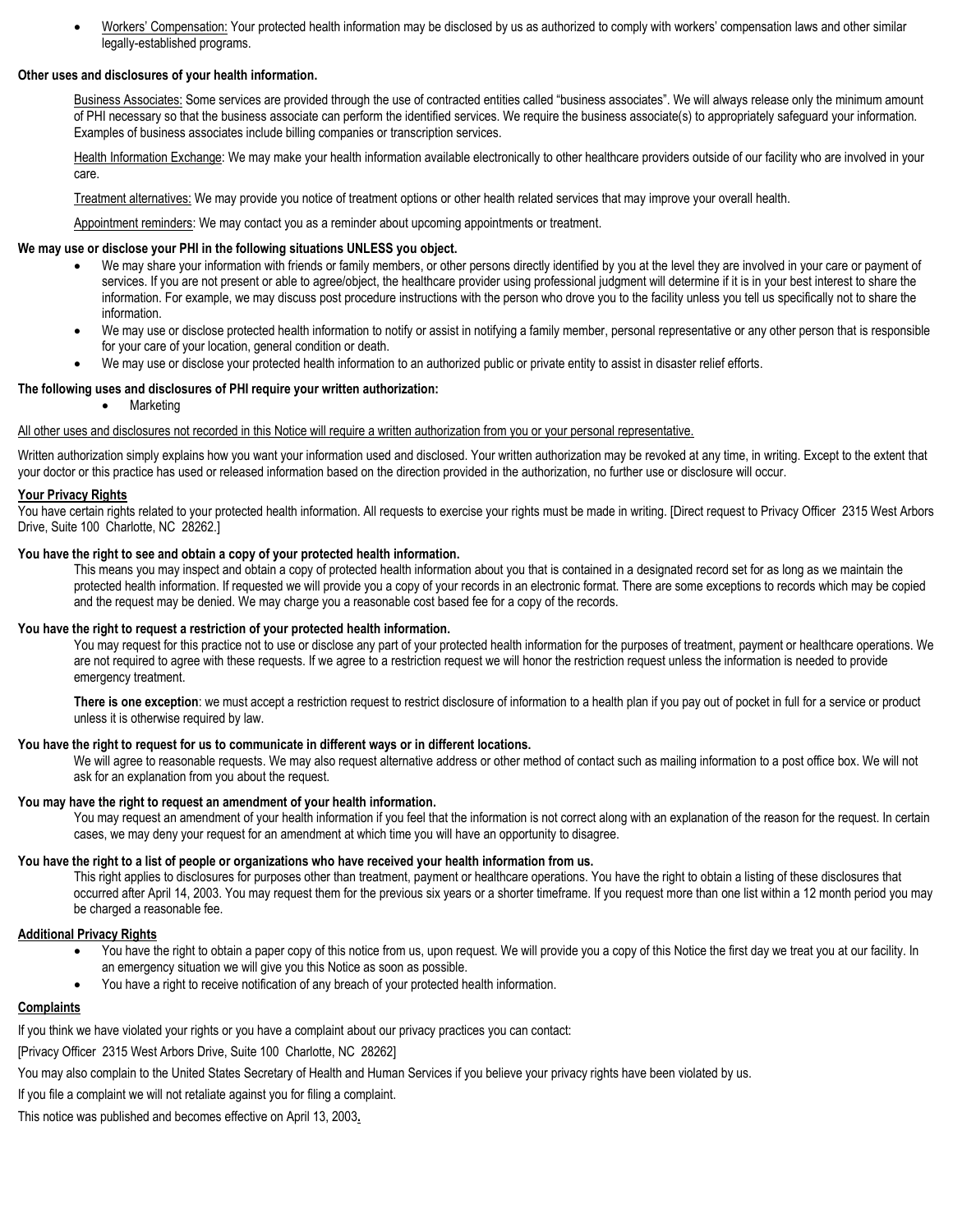# **ACKNOWLEDGEMENT OF RECEIPT OF NOTICE OF PRIVACY PRACTICES**

I have received a copy of this office's Notice of Privacy Practices.

**\_\_\_\_\_\_\_\_\_\_\_\_\_\_\_\_\_\_\_\_\_\_\_\_\_\_\_\_\_\_\_\_\_\_\_** (Please Print Patient Name)

**\_\_\_\_\_\_\_\_\_\_\_\_\_\_\_\_\_\_\_\_\_\_\_\_\_\_\_\_\_\_\_\_\_\_\_** (Signature of Patient or Guardian)

> **\_\_\_\_\_\_\_\_\_\_\_\_\_\_\_\_\_\_\_\_\_\_\_\_\_** (Date)

> > **(See Reverse)**

**For Office Use Only**

We attempted to obtain written acknowledgement of receipt of our Notices of Privacy Practices, but acknowledgement could not be obtained because:

\_\_\_\_\_\_\_\_\_\_\_\_\_\_\_\_\_\_\_\_\_\_\_\_\_\_\_\_\_\_\_\_\_\_\_\_\_\_\_\_\_\_\_\_\_\_\_\_\_\_\_\_\_\_\_\_\_\_\_\_\_\_\_\_\_\_\_\_\_\_\_\_\_\_\_\_\_

- $\square$  Individual refused to sign
- Communications barriers prohibited obtaining the acknowledgement
- An emergency situation prevented us from obtaining acknowledgement
- □ Other (Please Specify)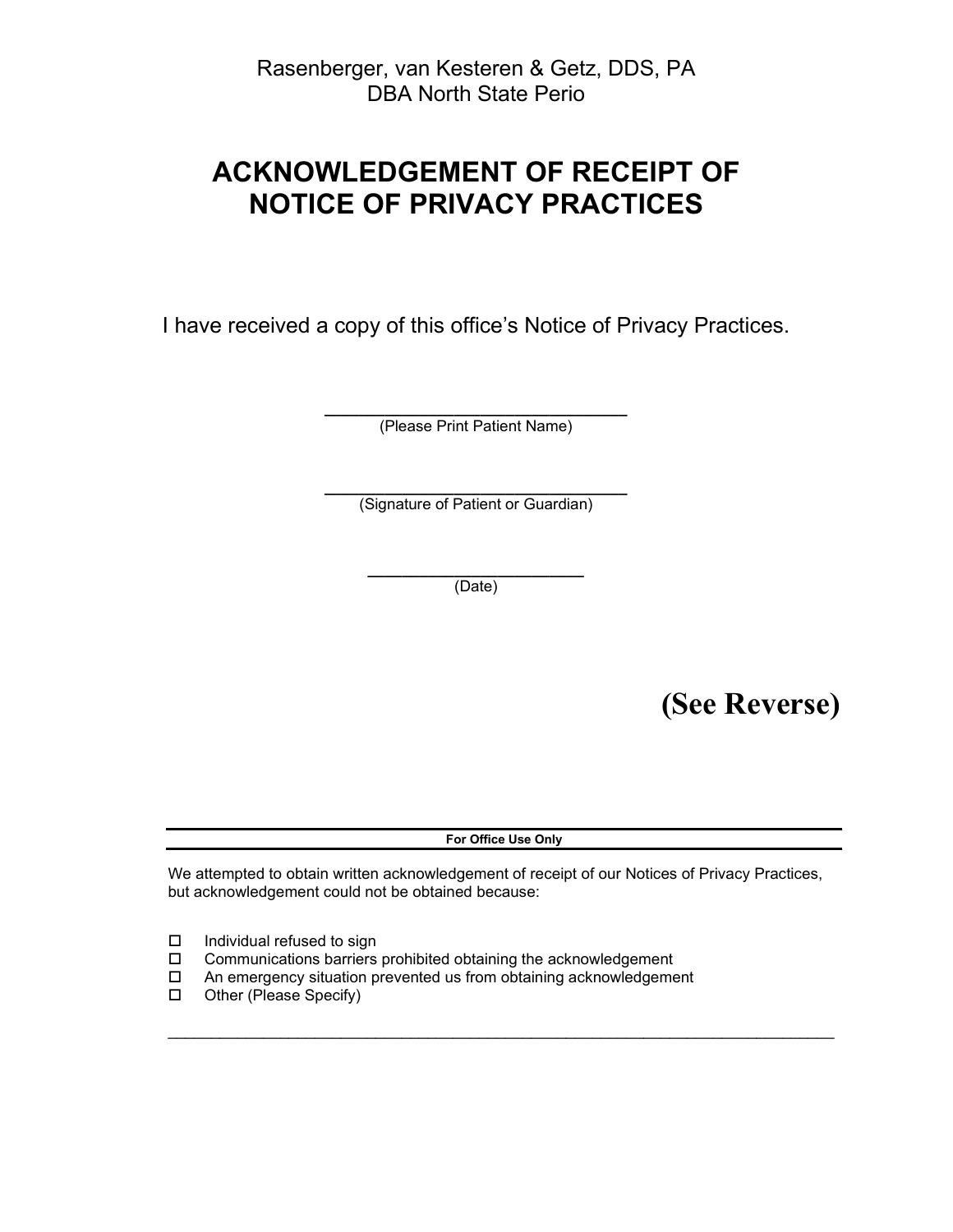# **COMPOUND RELEASE AUTHORIZATION**

### **RELEASE INFORMATION**

### **Entity to Receive Information:**

 $\Box$  Spouse (provide name)

Parent (provide name)\_\_\_\_\_\_\_\_\_\_\_\_\_\_\_\_\_\_\_\_\_\_\_\_\_\_\_\_

Other (provide name)\_\_\_\_\_\_\_\_\_\_\_\_\_\_\_\_\_\_\_\_\_\_\_\_\_\_\_\_\_

### **Description of information to be released:**

- □ No Restrictions
- Appointment
- $\square$  Treatment Plan Information
- Financial
- $\Box$  Results of lab tests/x-rays

**\_\_\_\_\_\_\_\_\_\_\_\_\_\_\_\_\_\_\_\_\_\_\_\_\_\_\_\_\_\_\_\_\_\_\_** (Signature of Patient or Guardian)

> **\_\_\_\_\_\_\_\_\_\_\_\_\_\_\_\_\_\_\_\_\_\_\_\_** (Date)

### **Patient Rights:**

- I have the right to revoke this authorization at any time
- I may inspect or copy the protected health information to be disclosed as described in this document.
- Revocation is not effective in cases where the information has already been disclosed but will be effective going forward.
- Information used or disclosed as a result of this authorization may be subject to redisclosure by the recipient and may no longer be protected by federal or state law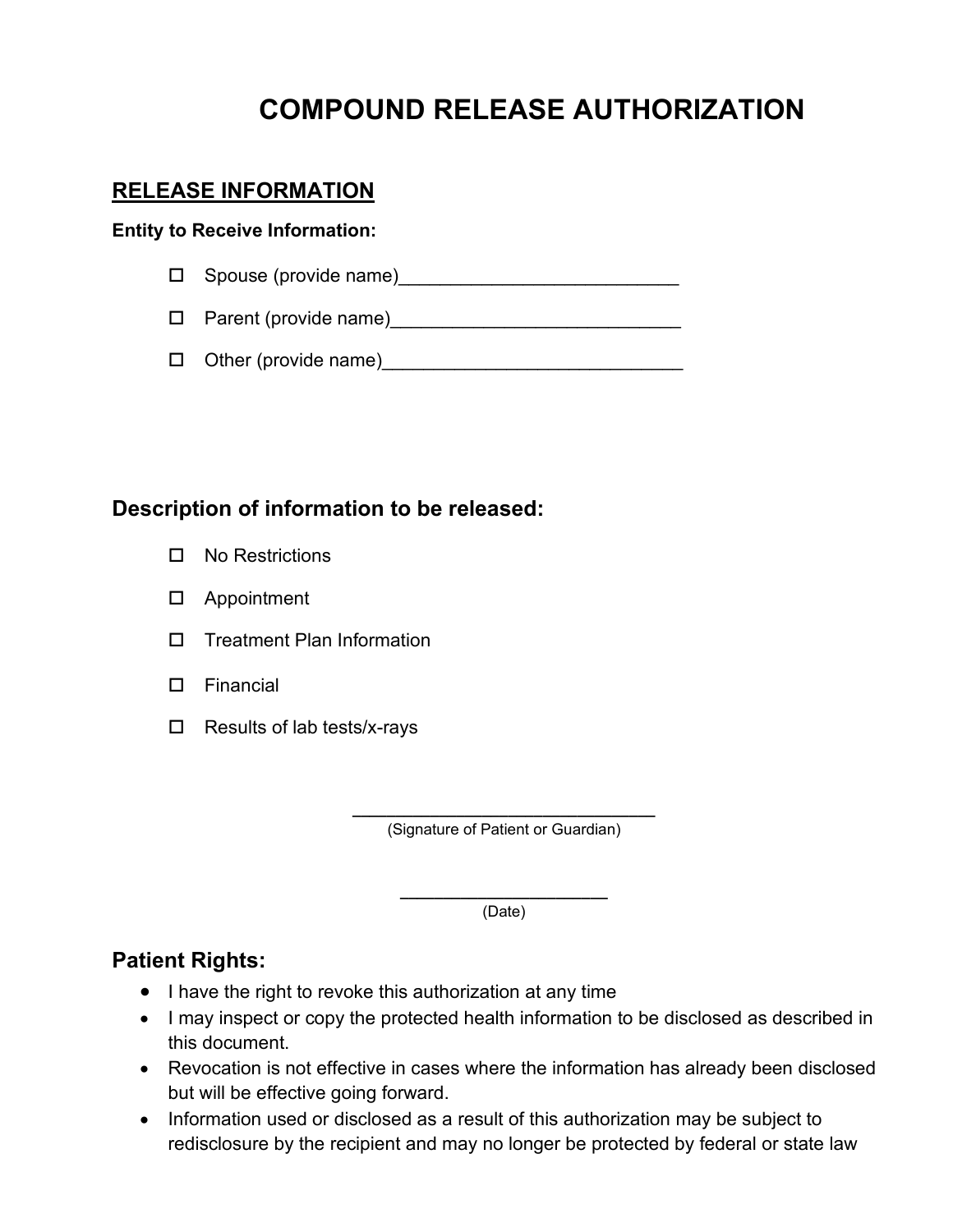

# **Cancellation/No Show Policy**

# **Cancellations/Late Arrival**

We kindly ask that if you must change an appointment, please give us at least **24** hours' notice. This courtesy makes it possible to give your reserved time to another patient who would like it. We know that your time is valuable and will make every effort to be running on schedule. Arriving late for an appointment could result in the appointment being rescheduled, this is at the discretion of the doctor.

## **Missed Appointments (Non-Cancelled)/Late Cancellation**

We understand that occasional missed appointments can occur for a variety of reasons. When you miss an appointment without canceling, someone else who could have been seen in your place is delayed treatment. A "No Show/Late Cancellation" is defined as missing an appointment without cancelling at least **24** hours before scheduled time. There will be a charge for a missed or noncancelled appointment. The charge is \$65 per hour and is prorated according to the amount of time scheduled. Repeated missed appointments may result in your doctor discharging you from the practice.

\_\_\_\_\_\_\_\_\_\_\_\_\_\_\_\_\_\_\_\_\_\_\_\_ \_\_\_\_\_\_\_\_\_\_\_\_\_\_\_\_\_\_\_\_\_\_\_\_\_ \_\_\_\_\_\_\_\_\_\_\_\_\_\_